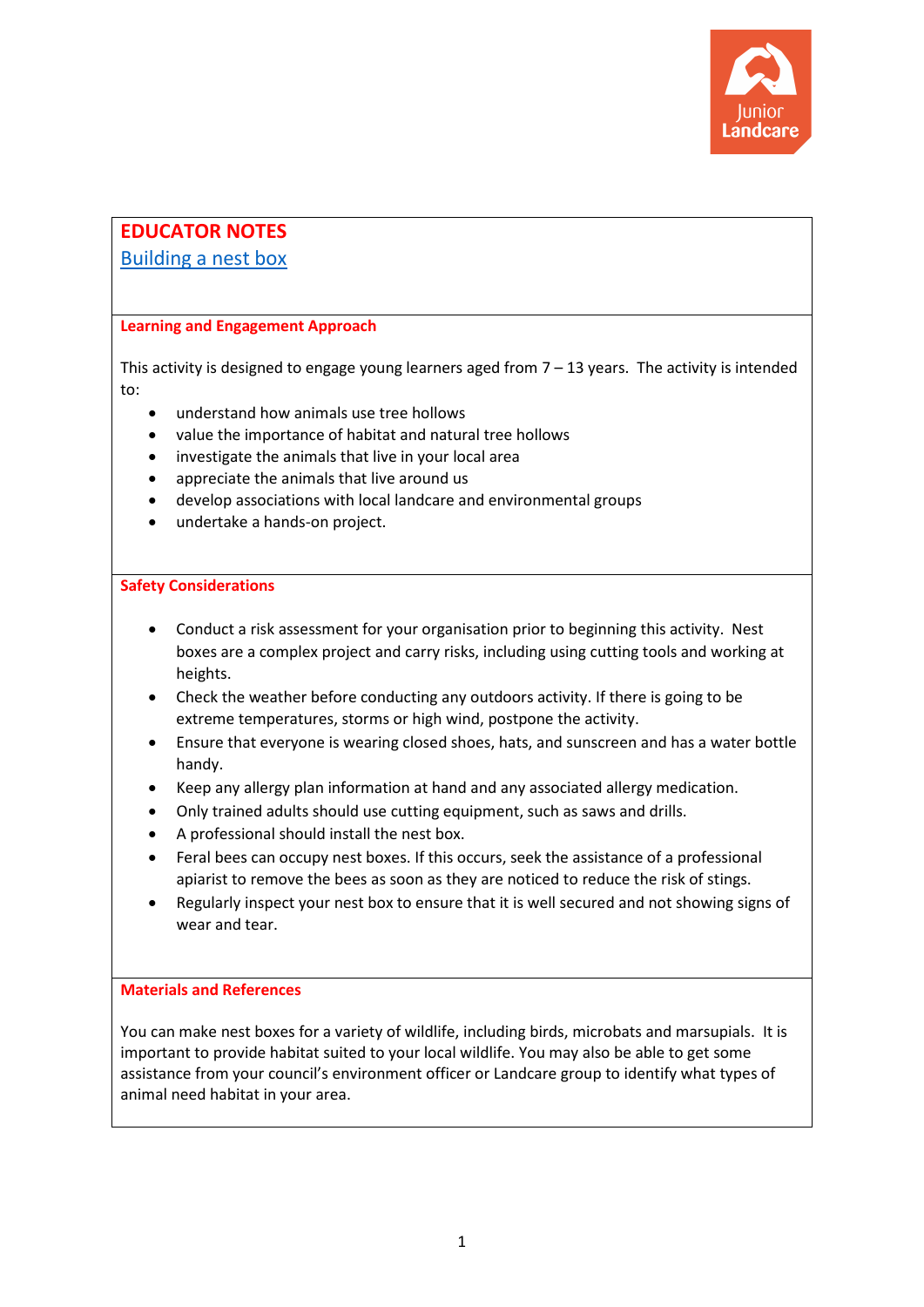

Nest boxes are usually made from timber. To make a nest box, you will need to use timber that is thick enough to provide insulation for your animals. Hardwood of a minimum 15mm thickness or Marine Plywood of a minimum 17mm thickness is needed.

The wood will also need to be painted to slow the weathering of the timber. An outdoors acrylic paint works well and grey or dark green colours help your nest box to blend in.

This [fact sheet](https://www.wires.org.au/wildlife-info/wildlife-factsheets/Wildlife-Nest-Boxes-LLS.pdf) from WIRES contains some excellent information, along with nest box designs and plans and remember that your [Local Landcare or environmental group](https://landcareaustralia.org.au/landcare-get-involved/findagroup/) is a great resource and may be able to assist with expertise and materials for your nest box project.

Community organisations, such as Men's Sheds may also be able to help with your nest box project.

#### **Site Suggestions**

When identifying a site to install your nest box, consider how your animal might use this location. Many animals are shy and avoid human contact, so installing the nest box away from high traffic areas will help them to feel more comfortable.

Most species prefer a nest box that faces north-east or south-east, if possible. This allows some warmth from the morning sun and helps to shield the box from the direct heat during the middle of the day.

# **Educator Tips**

Building a nest box is a complex activity, so please seek assistance for this project.

It is essential to know about the types of animals in your area so that the nest box you install is suitable for your animals. An unsuitable nest box may not get used, or may not adequately protect its inhabitants. Research the animals in your area before you begin and draw on knowledge from local government, landcare groups and environmental organisations to identify a target animal. The activity sheet has been designed to help young Landcarers to identify the how the animals in your area are likely to use the nest box.

Although this is a technically challenging project, nest boxes are very rewarding and children take delight in knowing that they have created habitat for their local animals.

#### **Aligning this Activity**

This activity can be conducted as a stand-alone activity, or linked with the Creating a Wildlife Habitat series:

- **[Research](https://juniorlandcare.org.au/learning_activity/creating-a-wildlife-habitat-research/?age=)**
- [Vision](https://juniorlandcare.org.au/learning_activity/creating-a-wildlife-habitat-vision/?age=)
- [Design](https://juniorlandcare.org.au/learning_activity/creating-a-wildlife-habitat-design/?age=)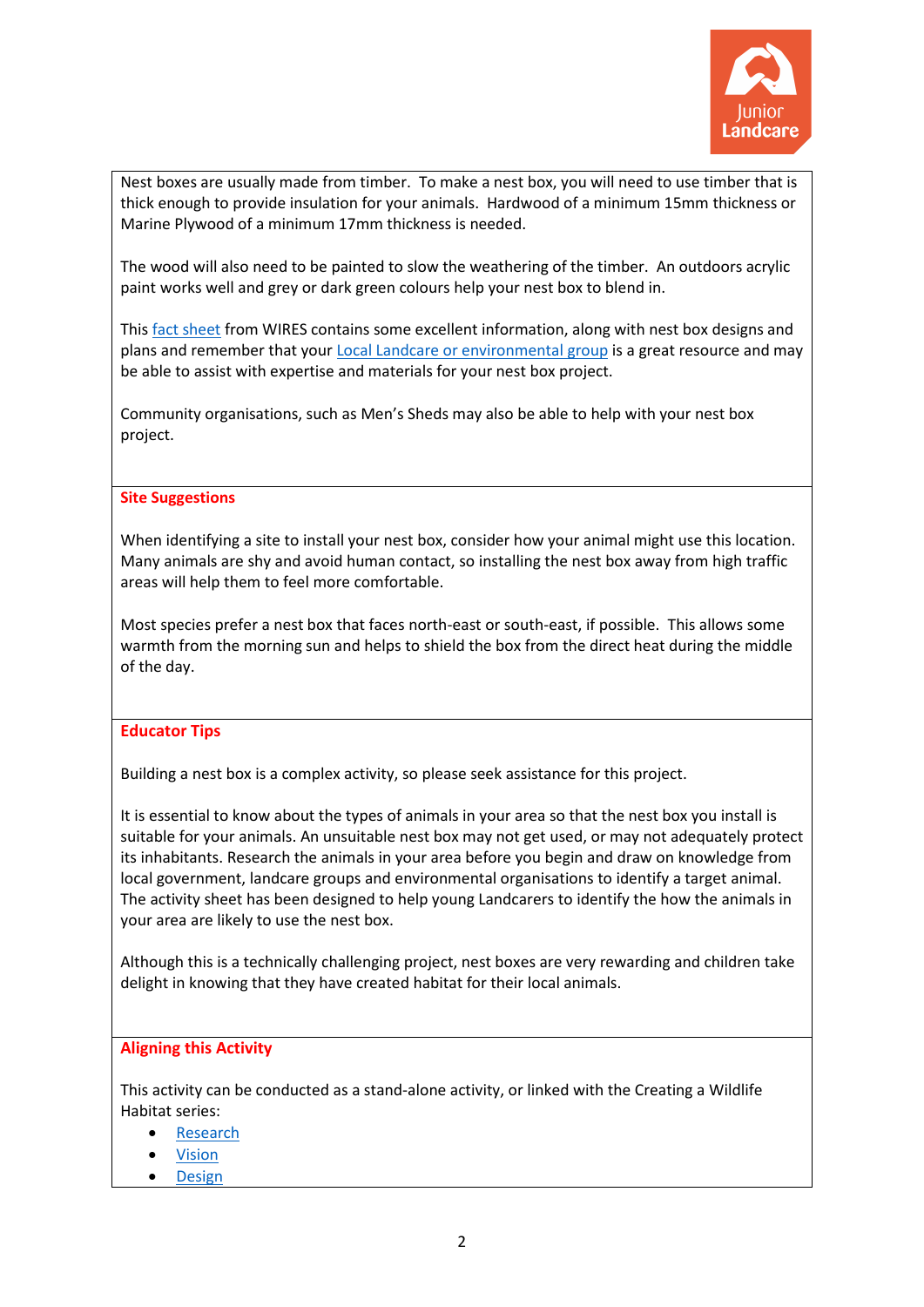

• [Planting](https://juniorlandcare.org.au/learning_activity/creating-a-wildlife-habitat-planting/?age=)

• [Monitoring and care](https://juniorlandcare.org.au/learning_activity/creating-a-wildlife-habitat-monitoring-and-care/?age=)

#### **Extension Activities**

#### **Extension 1: Hollow Count**

Conduct a walk around your local area, taking note of the established habitat trees. How many hollows are present?

#### **Extension 2: Citizen Science**

Upload your animal data. Once your nest box is being used, identify the animals using it and add your data to the online database, the [Atlas of Living Australia.](https://www.ala.org.au/)

#### **Community Engagement**

Use [The National Landcare Directory](https://landcareaustralia.org.au/landcare-get-involved/findagroup/) to find a landcare group or other community environmental 'care' group near you. They will have a lot of expertise in understanding local wildlife and their habitat.

Look to the [Junior Landcare Community Page](https://juniorlandcare.org.au/junior-landcare-community/) for organisations to contact to help support your investigations.

Use thi[s Australian City Farms and Community Gardens Network map](http://directory.communitygarden.org.au/) to find a City Farm or Community Garden near you to get some ideas for your project.

#### **Curriculum and Framework Links**

*Add curriculum and framework links from the learning activity document*

# **SCIENCE**

Year 2: [ACSSU030,](http://www.scootle.edu.au/ec/search?accContentId=ACSSU030) [ACSHE035](http://www.scootle.edu.au/ec/search?accContentId=ACSHE035) Year 3: [ACSSU044,](http://www.australiancurriculum.edu.au/Curriculum/ContentDescription/ACSSU044) [ACSIS054](http://www.scootle.edu.au/ec/search?accContentId=ACSIS054) Year 4: [ACSHE062,](http://www.scootle.edu.au/ec/search?accContentId=ACSHE062) [ACSIS064](http://www.scootle.edu.au/ec/search?q=ACSIS064&field=title&field=text.all&field=topic) Year 5: [ACSHE083](http://www.scootle.edu.au/ec/search?accContentId=ACSHE083) Year 6: [ACSSU094,](http://www.scootle.edu.au/ec/search?q=ACHASSI102&field=title&field=text.all&field=topic) [ACSHE100](http://www.scootle.edu.au/ec/search?accContentId=ACSHE100) Year 7: ACSHE120 Year 8: ACSHE135

# **HUMANITIES AND SOCIAL SCIENCES**

Year 2: [ACHASSI042](http://www.scootle.edu.au/ec/search?accContentId=ACHASSI042) Year 3: [ACHASSI052,](https://www.scootle.edu.au/ec/search?q=ACHASSI052+&field=title&field=text.all&field=topic&v=text) [ACHASSI059,](https://www.scootle.edu.au/ec/search?q=ACHASSI059&field=title&field=text.all&field=topic&v=text) [ACHASSI060](http://www.scootle.edu.au/ec/search?accContentId=ACHASSI060) Year 4: [ACHASSI080,](https://www.scootle.edu.au/ec/search?q=ACHASSI080&field=title&field=text.all&field=topic&v=text) [ACHASSK088,](http://www.scootle.edu.au/ec/search?accContentId=ACHASSK088) [ACHASSK090](http://www.scootle.edu.au/ec/search?accContentId=ACHASSK090) Year 5: [ACHASSI102,](http://www.scootle.edu.au/ec/search?q=ACHASSI102&field=title&field=text.all&field=topic) [ACHASSK120](http://www.australiancurriculum.edu.au/Curriculum/ContentDescription/ACHASSK120) Year 6: [ACHASSI122,](https://www.scootle.edu.au/ec/search?q=ACHASSI122&field=title&field=text.all&field=topic&v=text) [ACHASSI130](https://www.scootle.edu.au/ec/search?q=ACHASSI130&field=title&field=text.all&field=topic&v=text)

# **DESIGN AND TECHNOLOGIES**

Year 2: [ACTDEK003](http://www.scootle.edu.au/ec/search?accContentId=ACTDEK003)